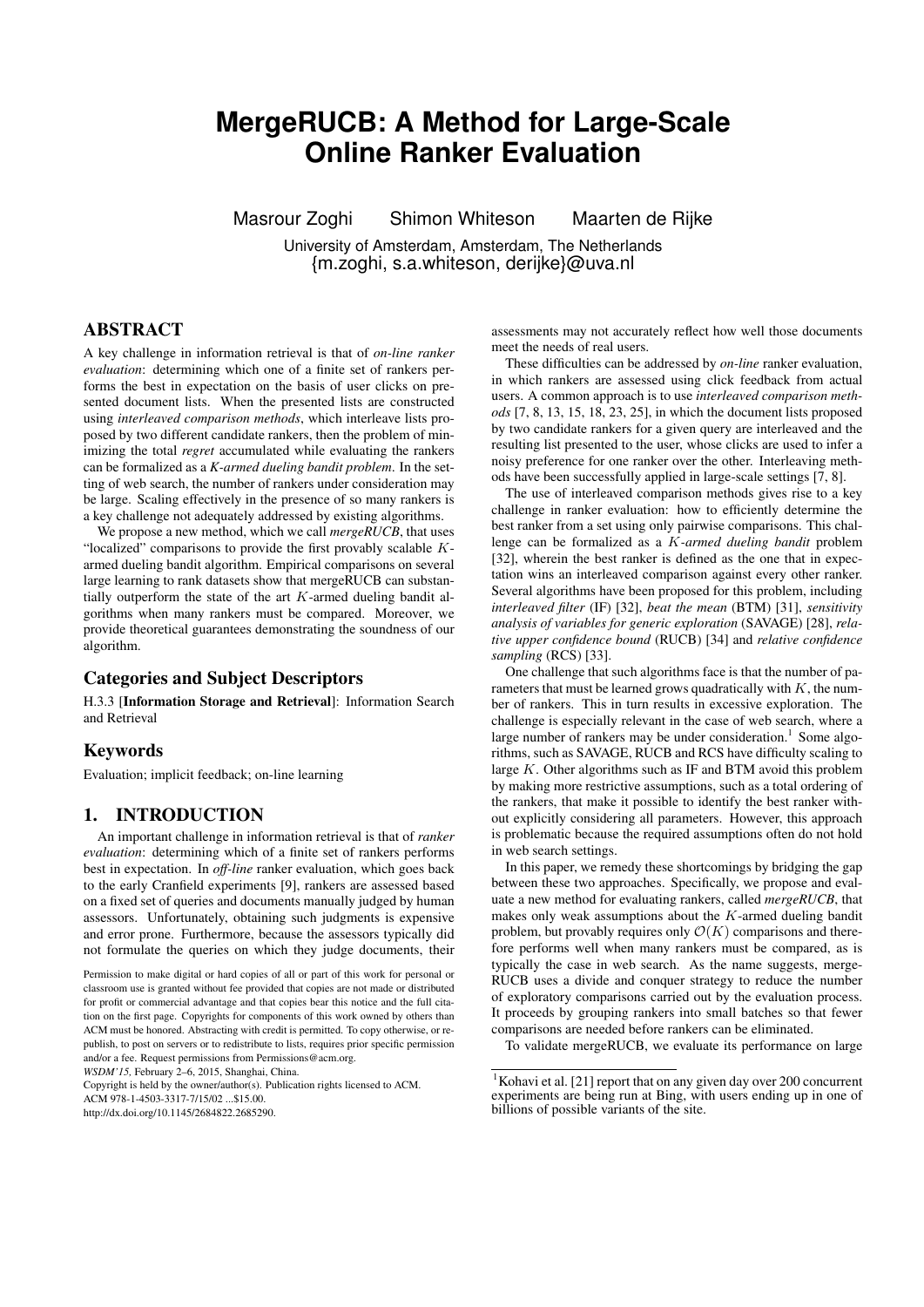Microsoft, Yandex and Yahoo! learning to rank datasets. Our results show that mergeRUCB significantly and substantially outperforms multiple state of the art  $K$ -armed dueling bandit algorithms. Moreover, we provide theoretical performance guarantees that bound how much regret can be accumulated by mergeRUCB.

The main contributions of this paper are thus:

- 1. Proposing a new  $K$ -armed dueling bandit algorithm that scales well with the number of rankers (cf. §4).
- 2. Experimentally comparing its performance against existing  $K$ armed dueling bandit algorithms (cf. §5 and §6).
- 3. Providing theoretical results guaranteeing the proper functioning of the algorithm (cf. §7); moreover, our regret bounds are the first that are completely linear in  $K$ , without imposing impractical assumptions.

## 2. PROBLEM SETTING

One approach to ranker evaluation is to use manual expert annotations in a TREC-like setting [29]. However, collecting the necessary annotations is expensive and, because they are not based on real users, such annotations may not reflect real users' actual information needs. An attractive alternative is thus to evaluate rankers *on-line* using feedback from real users. One way to obtain such feedback is to measure the *click-through rate* [17]. However, such feedback is often unreliable, since click-through rates can have substantial variance, particularly across users and topics [19, 20, 25, 26].

Fortunately, on-line feedback can also be obtained using *interleaved comparison methods*, which give *relative* feedback about how one ranker compares to another and have been shown to be more reliable [7, 23]. To compare two rankers on a given query, an interleaved comparison constructs a ranking that is an amalgamation of the rankings proposed by the two rankers for that query. Schemes for constructing the amalgamation include *balanced interleave* [18], *team draft* [25], *document constraints* [13], *probabilistic interleave* [15], and *optimized interleave* [24].

However, since interleaved comparison methods require feedback from real users, each comparison has significant real-world costs, i.e., if either of the compared rankers is poor, the interleaved ranking may also be poor, leaving the user dissatisfied. An important question is thus how to find the best ranker in a way that minimizes these costs.

This problem can be formalized as a  $K$ -armed dueling bandit problem [32], which is itself an extension of the K*-armed bandit* problem [3]. In the  $K$ -armed bandit problem, there are  $K$  rankers,  $\{\rho_1, \ldots, \rho_K\}$ . At each *time-step*, a ranker  $\rho_i$  can be tried, generating a *reward* drawn from an unknown stationary distribution with expected value  $\mu_i$ , which might be a quantity like click-through rate [6].

The K-armed *dueling* bandit problem is a variation that models the relative feedback available in settings like ranker evaluation with interleaved comparison methods. The problem is defined by a matrix  $P = [p_{ij}]$  of *preference probabilities*. At each *time-step*, two rankers  $(\rho_i, \rho_j)$  are compared, e.g., using an interleaved comparison method, and with probability  $p_{ij}$  ranker  $\rho_i$  beats  $\rho_j$ . In this paper, we assume that there exists a *Condorcet winner* [28]: a ranker, which without loss of generality we label  $\rho_1$ , such that  $p_{1i} > \frac{1}{2}$  for all  $i > 1$ . In other words, when interleaved with any other ranker, the Condorcet winner is expected to win.

The goal of a  $K$ -armed dueling bandit algorithm is to minimize the total *regret* it accumulates. Regret is a measure of the lost opportunity incurred by performing interleaved comparisons between suboptimal rankers. More specifically, the regret resulting from a comparison between rankers  $\rho_i$  and  $\rho_j$  is defined to be  $\frac{p_{1i}+p_{1j}}{2}$  – 0.5, i.e., the average suboptimality of the two rankers with respect to the Condorcet winner. Furthermore, *cumulative regret at time*  $T$ ,  $R_T$ , is the sum of regret accumulated in the first  $T$  time-steps. In the context of online ranker evaluation for web search, we are interested in algorithms that minimize cumulative regret, since that means that fewer poor-quality rankings are shown to the users, hence lowering the risk of user frustration.

## 3. RELATED WORK

To our knowledge, the earliest method for the  $K$ -armed dueling bandit problem is *interleaved filter* (IF) [32], which proceeds as follows: a ranker  $\hat{\rho}$  is randomly chosen to be compared against all other rankers; these comparisons are repeated until another ranker  $\rho'$  either loses to or beats  $\hat{\rho}$  by a wide margin, i.e., the winner scores so many more wins over the loser that one can conclude with high confidence that the loser can be eliminated. If  $\hat{\rho}$  is the winner,  $\rho'$ is eliminated from the pool of rankers and not compared against any other rankers. If  $\hat{\rho}$  is the loser, it is eliminated from the pool of rankers and  $\rho'$  becomes the new  $\hat{\rho}$ . This process continues until all but one of the rankers is eliminated.

More recently, the *beat the mean* (BTM) algorithm has been shown to outperform IF [31]. BTM works by focusing exploration on the rankers that have been involved in the fewest comparisons. When it determines that a ranker fares on average too poorly in comparison to the remaining rankers, it removes it from consideration. More precisely, BTM considers the performance of each ranker against the *mean ranker* by averaging the ranker's scores against all other rankers and uses these estimates to decide which ranker should be eliminated. BTM is currently the state of the art for K-armed dueling bandit problems for the web search setting in which we are interested, that is, with large numbers of rankers K. However, so far, the performance of BTM has not been evaluated on large-scale online evaluation tasks using large learning to rank datasets. In this paper, we demonstrate that our proposed algorithm outperforms BTM on such datasets.

IF and BTM require the comparison probabilities  $p_{ij}$  to satisfy conditions that are difficult to verify without specific knowledge about the dueling bandit problem at hand. Specifically, IF and BTM require a *total ordering*  $\{\rho_1, \ldots, \rho_K\}$  of the rankers to exist such that  $p_{ij} > \frac{1}{2}$  for all  $i < j$ . In [33, 34], the authors show that, in the case of the LETOR and MSLR datasets, the probability of a total ordering existing decreases quickly as the number of rankers increases, due to the presence of cyclical relationships among rankers other than the Condorcet winner.

*Sensitivity analysis of variables for generic exploration* (SAV-AGE) [28] is a more recent algorithm that outperforms both IF and BTM by a wide margin when the number of rankers is small. However, in cases with large numbers of rankers, SAVAGE was significantly outperformed by BTM. One version of SAVAGE, which we call *Condorcet SAVAGE*, assumes only the existence of a Condorcet winner and performed the best experimentally [28]. Condorcet SAVAGE compares pairs of rankers uniformly randomly until there exists a pair for which one of the rankers beats the other by a wide margin, in which case the loser is removed from the pool of rankers under consideration.

*Relative upper confidence bound* (RUCB) [34] and *relative confidence sampling* (RCS) [33] are two related algorithms that select rankers to compare by first choosing a ranker that is believed to be a good candidate for the Condorcet winner, and then choosing a second ranker that has the best chance of disproving the hypothesis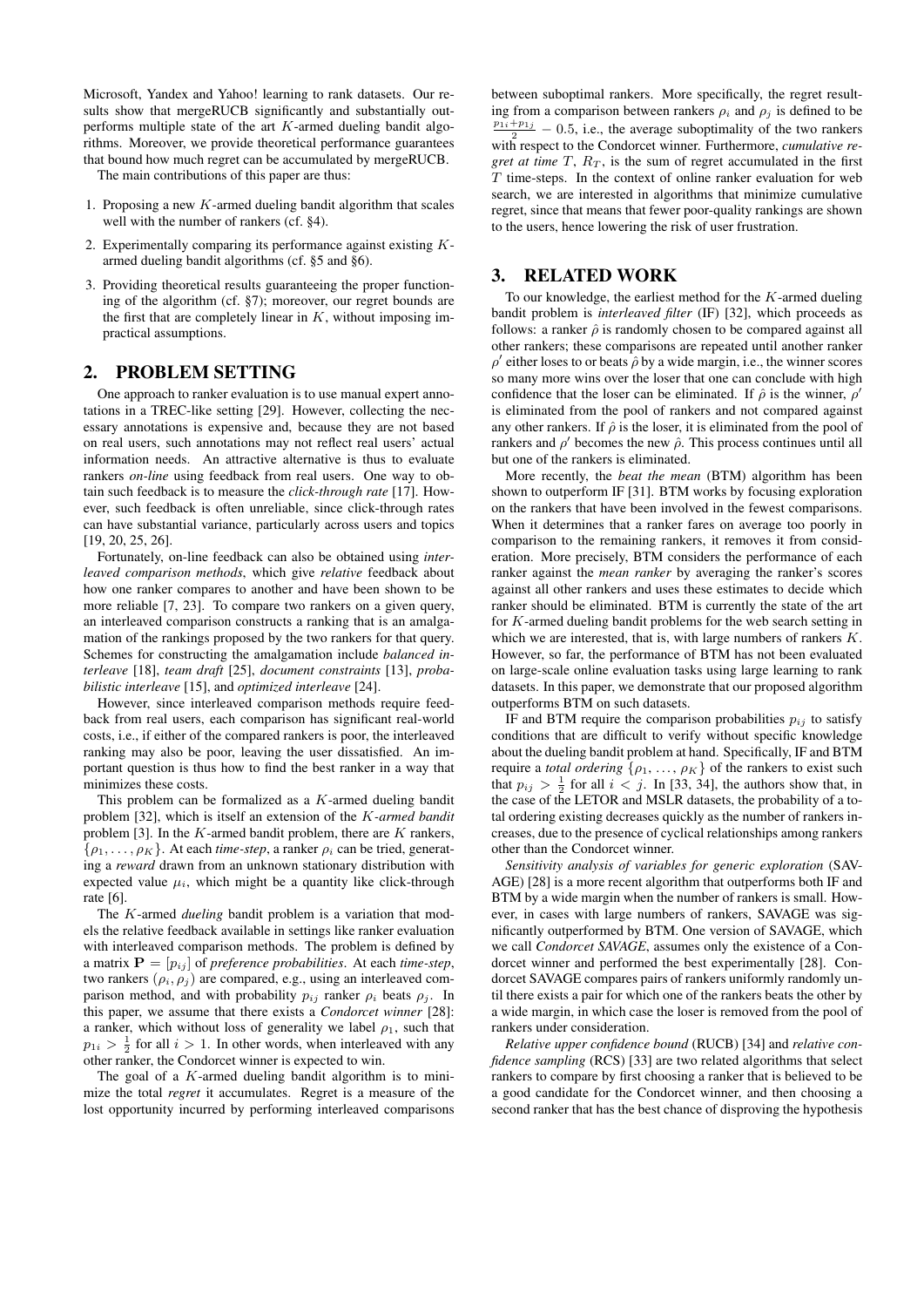that the first ranker is indeed the Condorcet winner. RUCB uses confidence intervals to carry this out, while RCS uses sampling.

RUCB has strong theoretical guarantees, while RCS currently has none. However, RCS was shown to outperform RUCB on small-scale ranker evaluation problems. So far, neither algorithm has been tested on large-scale evaluation problems. Our extensive experimentation shows that, when there are few rankers, RCS tends to perform better than RUCB but, for the case with many rankers, RUCB performs better. However, for the case with many rankers, our proposed algorithm mergeRUCB outperforms both of them. Moreover, the regret bounds proven for RUCB take the form

$$
\mathcal{O}(K^2) + \mathcal{O}(K \log T),
$$

while our bound is linear in K, taking the form  $\mathcal{O}(K \log T)$ .

However, these bounds are not directly comparable because RUCB does not require  $\delta$ , the probability of failure, to be passed to the algorithm explicitly. Instead, we let the user of the algorithm specify how risk averse they want the algorithm to be, which is not an option with RUCB or RCS.

# 4. METHOD

In this paper, we propose mergeRUCB, shown in Algorithm 1, to deal with online ranker evaluation problems involving many rankers. As with sorting algorithms, most naive approaches to the K-armed dueling bandit problem suffer from quadratic dependence on K because they require every ranker to be compared against every other ranker. However, this quadratic dependence can be avoided by a mergesort-style algorithm that carries out comparisons only "locally," i.e., items are placed in small batches that are processed separately and then merged together.

The same principle underlies mergeRUCB. The crucial difference is that, unlike in sorting, one comparison is not sufficient to determine which of a pair of rankers is better, since feedback is stochastic. Furthermore, the number of times two rankers must be compared is larger if the rankers are more similar. In the worst case, we have  $p_{ij} = 0.5$  and the two rankers cannot be distinguished. This case is problematic because  $\rho_i$  and  $\rho_j$  might be weak rankers overall (i.e., lose badly to other rankers), in which case comparing them to each other many times will incur large regret. MergeRUCB deals with this difficulty by using the best ranker in the batch to eliminate the rest. If a batch contains only similar rankers and is thus too slow in eliminating rankers, it is combined with other batches that have more variety.

In the following, we explain the components of mergeRUCB, which proceeds in *stages* (Line 4). Before the first stage, the algorithm groups rankers into small batches  $B_i$  (Line 2). Then, within each stage, mergeRUCB carries out interleaved comparisons among rankers that reside in the same batch. At any given time, the choice of rankers to compare against each other inside a given batch is guided by a matrix U of upper confidence bounds (Line 7), which is obtained by optimistically estimating the preference probabilities  $p_{ij}$ : the optimism is included to ensure sufficient exploration among the rankers. The matrix U is used both to eliminate rankers if they lose to other rankers by a wide margin (Line 8) and to choose the ranker  $\rho_d$  (Line 10) that is selected so as to hasten the elimination of  $\rho_c$ , which is chosen randomly. The algorithm proceeds in this fashion until the number of remaining rankers becomes small (Line 12), at which point the stage is concluded by merging pairs of batches together to form bigger batches (Line 13). This initiates the next stage, and the process repeats until a single ranker remains. Our theoretical results state that the probability that this remaining ranker is the Condorcet winner is greater than  $1 - \delta$ .

## Algorithm 1 mergeRUCB $(\delta)$

**Input:** A set of rankers  $\rho_1, \ldots, \rho_K$ ;

an oracle that can take a pair of rankers and return one as the winner (e.g., an interleaved comparison method); the size of each partition,  $p > 4$ ; the maximum probability of failure,  $\delta$ ;

 $\alpha > \frac{1}{2}.$ 

1: 
$$
\mathbf{W} \leftarrow \mathbf{0}_{K \times K}
$$
 // 2D array of wins:  $\mathbf{W}_{ij}$  is the number of times  $\rho_i$  has beaten  $\rho_j$ 

2: 
$$
B_1 = \left\{ \underbrace{\{\rho_1, \ldots, \rho_p\}}_{B_1}, \ldots, \underbrace{\{\rho_{(b_1-1)p+1}, \ldots, \rho_K\}}_{B_{b_1}} \right\}
$$
, a set of

disjoint batches of rankers, with  $b_1 = \lfloor \frac{K}{p} \rfloor$ 

3: 
$$
C(\delta) = \left[ \left( \frac{(4\alpha - 1)K^2}{(2\alpha - 1)\delta} \right)^{\frac{1}{2\alpha - 1}} \right]
$$

4: 
$$
S = 1
$$
 // The stage that the algorithm is in.

$$
5: \textbf{ for } t = 1, 2, \dots \textbf{ do}
$$

- 6:  $i = t \mod b_S$
- 7:  $\mathbf{U} = \frac{\mathbf{W}}{\mathbf{W} + \mathbf{W}^T} + \sqrt{\frac{\alpha \ln(t + C(\delta))}{\mathbf{W} + \mathbf{W}^T}}$ , where all operations are element-wise.
- 8: For any  $\rho_k \in B_i$  if  $\mathbf{U}_{kl} < \frac{1}{2}$  for any  $\rho_l \in B_i$ , remove  $\rho_k$ from  $B_i$ .
- 9: Select  $\rho_c \in B_i$  randomly.
- 10: Set  $d := \arg \max$   $\mathbf{U}_{lc}$ .

$$
\{l|\rho_l\!\in\!B_i\!\setminus\!\{\rho_c\}\}
$$

- $\{l|\rho_l \in B_i \setminus \{\rho_c\}\}$ <br>11: Compare  $\rho_c$  against  $\rho_d$  and increment  $\mathbf{W}_{cd}$  if c won and  $\mathbf{W}_{dc}$  otherwise.
- 12: if  $\sum_i |B_i| \leq \frac{K}{2^I}$  then
- 13: Combine pairs of batches of rankers so that each new batch has between  $p/2$  and  $3p/2$  rankers in it, pairing the smallest batches with the largest ones, making sure that each batch contains at least two rankers. Update the sets  $B_i$ , putting them all in the set  $\mathcal{B}_S$ , and define  $b_S := |\mathcal{B}_S|$ .
- 14:  $S = S + 1$
- 15: end if
- 16: end for

# 5. EXPERIMENTAL SETUP

Our experiments address the following research questions:

- RQ1 Does mergeRUCB outperform BTM, the state of the art online ranker evaluation algorithm for large-scale evaluation problems?
- RQ2 How does mergeRUCB scale as the number of rankers increases in comparison to existing algorithms?
- RQ3 How does the click model affect the scalability of the various algorithms?
- RQ4 How does the performance of mergeRUCB depend on the parameters  $\alpha$  and  $p$ ? In particular, how do our default parameters perform?

We conduct experiments on four large-scale learning to rank datasets, namely the Microsoft Learning to Rank dataset (MSLR), the Yandex Internet Mathematics 2009 dataset and the Yahoo! Learning to Rank (YLR) Challenge datasets 1 and 2. Basic information about these datasets is included in Table 1.

Using these datasets, we create a finite set of rankers, each of which corresponds to a ranking feature provided in the dataset, e.g. PageRank or BM25. From this set of rankers, we choose subsets on which we test our algorithms. Therefore, in the experiments carried out here, the ranker evaluation task corresponds to determining which single feature constitutes the best ranker. From one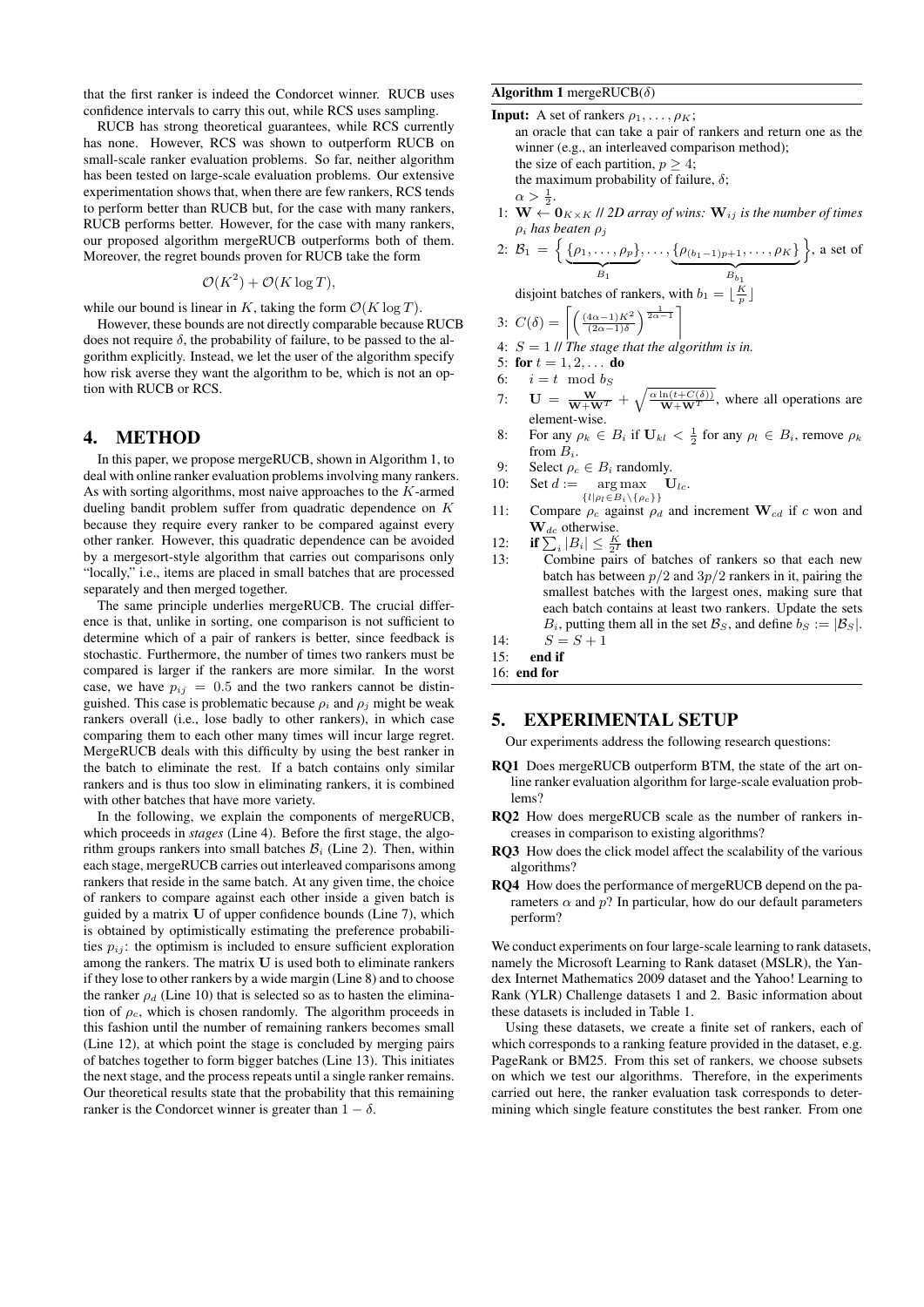

Figure 1: Average cumulative regret plots for four large-scale evaluation problems.

Table 1: The specifics of the datasets used.

| Datasets                     | <b>Oueries</b> |         |     | URLs Features Reference |
|------------------------------|----------------|---------|-----|-------------------------|
| MSLR-WEB30K 31,531 3,771,125 |                |         | 136 | [22]                    |
| Yandex                       | 9.124          | 97,290  | 245 | [30]                    |
| YLR Set 1                    | 19.944         | 473.134 | 700 | [5]                     |
| YLR Set 2                    | 1.266          | 34.815  | 700 | [5]                     |

point of view, this is a rather artificial setup because when optimizing a search engine one is rarely (if ever) interested in determining which single feature performs the best; instead, what is often of greater interest is comparing different rankers that were produced as the outcome of different learning to rank algorithms. However, what determines the difficulty of a dueling bandit problem is not the quality of the individual rankers but rather the difference in quality between pairs of rankers. So, for instance, evaluating  $K$ rankers that are very small modifications on the random ranker is as difficult as, say, evaluating  $K$  rankers that are small variations on LambdaMART [4]. More precisely, given a preference matrix P, what determines the difficulty it poses for the dueling bandit algorithm is how close to 0.5 its entries are, and indeed, from our experience, the preference matrices of the feature rankers of the datasets listed in Table 1 does contains many entries that are very close to 0.5.

Given the above observation, we opted to use feature rankers in our experiments rather than, for instance, rankers produced by different learning to rank algorithms in order to both facilitate the reproducibility of our experimental results and to avoid having our results depend upon arbitrary choices made in the process of training such rankers. Nonetheless, comparing various dueling bandit

algorithm on better performing rankers is an important research question that we postpone to future work.

To compare a pair of rankers, we use *probabilistic interleave* (PI) [14], though any other interleaved comparison method could be used instead. To model the user's click behavior on the resulting interleaved lists, we employ a probabilistic user model [10, 14] that uses as input the manual labels (classifying documents as relevant or not for given queries) provided with both datasets. Queries are sampled randomly and clicks are generated probabilistically by conditioning on these assessments using a user model that resembles the behavior of an actual user [12]. This approach follows an experimental paradigm that has previously been used for assessing the performance of rankers [13–16]. We used a software package called Lerot [27] to carry out these comparisons.<sup>2</sup>

For the large-scale experiments in §6.1, aimed at answering RQ1, we use all of the feature rankers available in these datasets and perform the comparisons between rankers by directly using Lerot to simulate interleaved comparisons. In this case, our assumption that there exists a Condorcet winner happens to be satisfied in the case of all four datasets. For all other experiments, for each value of  $K$  tested, we choose 10 subsets of rankers of size  $K$  and apply each algorithm to each subset: this choice is made by sampling subsets of size  $K$  at random and keeping the first 10 that have Condorcet winners. As illustrated in [33], the probability that a subset has a Condorcet winner depends on  $K$ , but is generally very high. In addition, since the Lerot-based experiments for RQ1 took three months to complete, $3$  we use a faster proxy setup for

<sup>2</sup>The interested reader can find the repository at the following URL: https://bitbucket.org/ilps/lerot

<sup>3</sup>This was primarily due to shortcomings of the competing algo-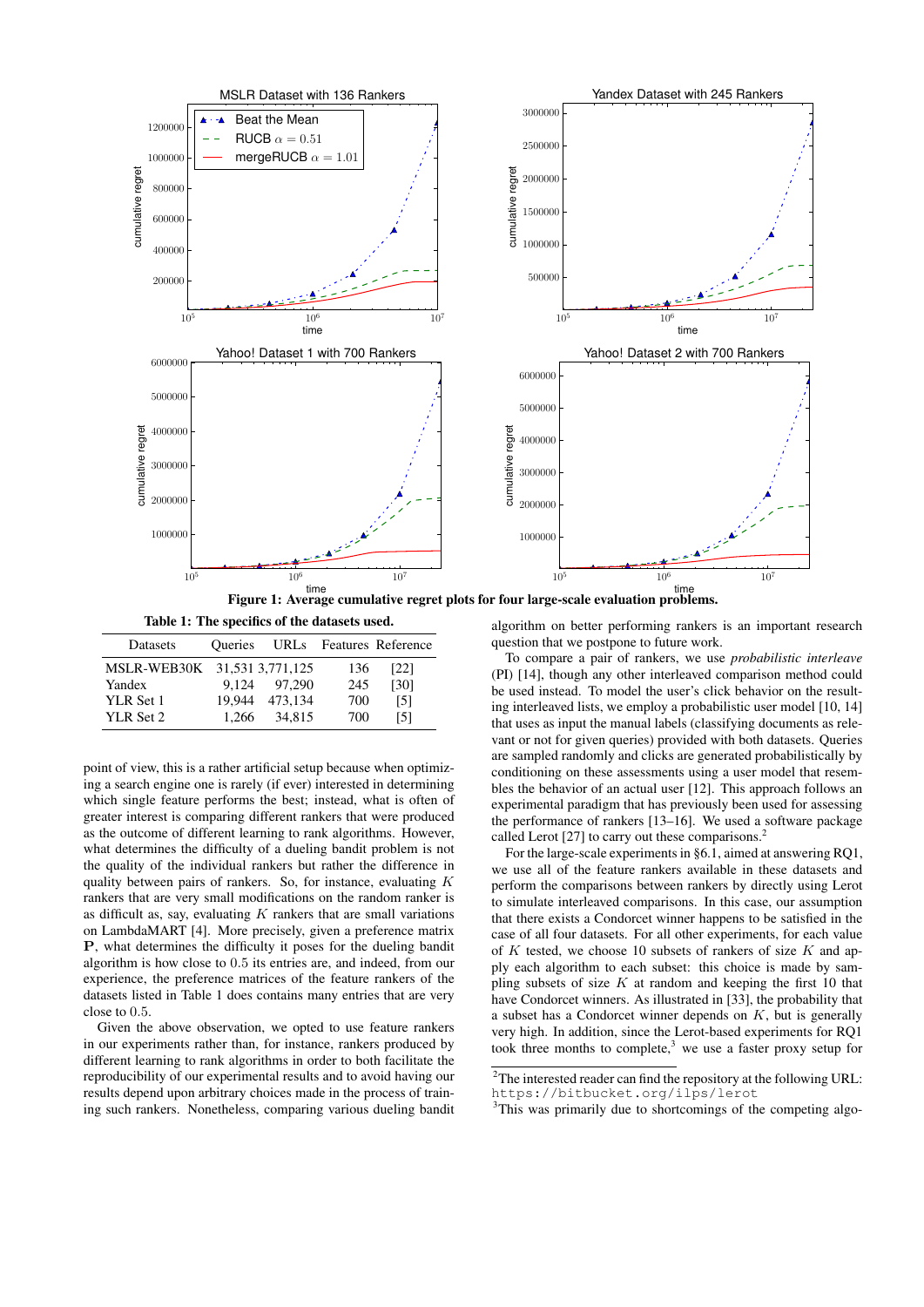

Figure 2: Average cumulative regret on the 136-ranker evaluation problem arising from the MSLR dataset using Lerot (top) or the proxy approach (bottom).



Figure 3: Average cumulative regret after  $10^7$  iterations on  $K$ ranker evaluation problems with  $K$  ranging from 10 to 130.

the other experiments: for each pair of feature rankers  $\rho_i$ ,  $\rho_j$  in the MSLR dataset, we estimate the probability  $p_{ij}$  that  $\rho_i$  beats  $\rho_j$  by

rithms, which need to be run sequentially. By contrast, merge-RUCB can easily be parallelized across different batches.

simulating 400,000 interleaved comparisons between the two using Lerot.<sup>4</sup> Given these numbers  $p_{ij}$ , in the remaining experiments, we perform comparisons between rankers  $\rho_i$  and  $\rho_j$  for each pair  $(i, j)$ by drawing a sample from the Bernoulli distribution with mean  $p_{ij}$ , i.e., by flipping a biased coin. This is a standard approach to evaluating dueling bandit algorithms (cf. [31, 32, 34]). We verify the accuracy of the proxy approach in §6.2.

In principle, the proxy approach could also be used for the Yandex and the Yahoo! datasets. However, given the higher number of feature rankers in those datasets, obtaining the same level of precision on the preference probabilities  $p_{ij}$  would require orders of magnitude more computational resources. Indeed, it is more efficient to use Lerot directly for those experiments. Given this constraint, our experiments using the proxy method cannot go beyond 136 rankers.

In all experiments other than those in §6.5, we use the following parameter settings:  $\alpha = 1.01$  and  $p = 4$ . In fact, the only constraint on  $\alpha$  is that it should be greater than 0.5 in order for  $C(\delta)$ (cf. Line 3 in Algorithm 1) to be well-defined and for our theoretical results in §7 to hold. However, as  $\alpha$  approaches 0.5, the expression for  $C(\delta)$  grows super-exponentially as a function of  $\alpha$ , and so the benefits of having more slowly growing confidence intervals (cf. Line 7 of Algorithm 1) are outweighed by the added exploration caused by starting with larger confidence intervals. Indeed, as demonstrated in §6.5, there is little or no gain from changing these parameters from the above values. Moreover, for all of our experiments, we chose the probability of failure,  $\delta$  to be 0.01. Finally, all experiments other than those in §6.4 used the navigational click model (cf. Table II of [15]) to simulate user click behavior.

# 6. RESULTS AND DISCUSSION

In this section, we present our experimental results.

# 6.1 Large scale experiments

We first address our main research question, RQ1. We tested mergeRUCB on the full set of feature vectors of the four large learning to rank datasets described in Table 1, directly using Lerot instead of the proxy approach. The MSLR results, shown in Fig. 1 (top-left), were carried out for 10 million time-steps, since two of the three algorithms converge to the Condorcet winner within that time frame. For the remaining datasets, we extended the horizon to 25 million time-steps, again to make sure two of the three algorithms converge. These results are shown in the remaining plots in Fig. 1. Note that, in these plots and those that follow, the time axis uses a log scale, while the vertical axis uses a linear scale.

For these experiments, we tested three algorithms: mergeRUCB and RUCB, which had the best performance in the scalability experiments in §6.3, together with BTM, which is the state of the art  $K$ -armed dueling bandit algorithm for large  $K$ , according to [28, 31]. These plots show that, as the number of rankers increases (going from 136 to 245 to 700), so does the difference between the performance of mergeRUCB and the remaining algorithms.

### 6.2 Lerot simulation vs Bernoulli samples

The remaining results presented in this work use the proxy approach described in §5. So, before proceeding further, we validate the proxy approach by showing that it provides qualitatively similar results to those generated with Lerot. To do so, we compare the performances of five  $K$ -armed dueling bandit algorithms on

<sup>&</sup>lt;sup>4</sup>The resulting matrices can be found here (as Numpy matrices): http://ilps.science.uva.nl/sites/ilps. science.uva.nl/files/PrefMats.zip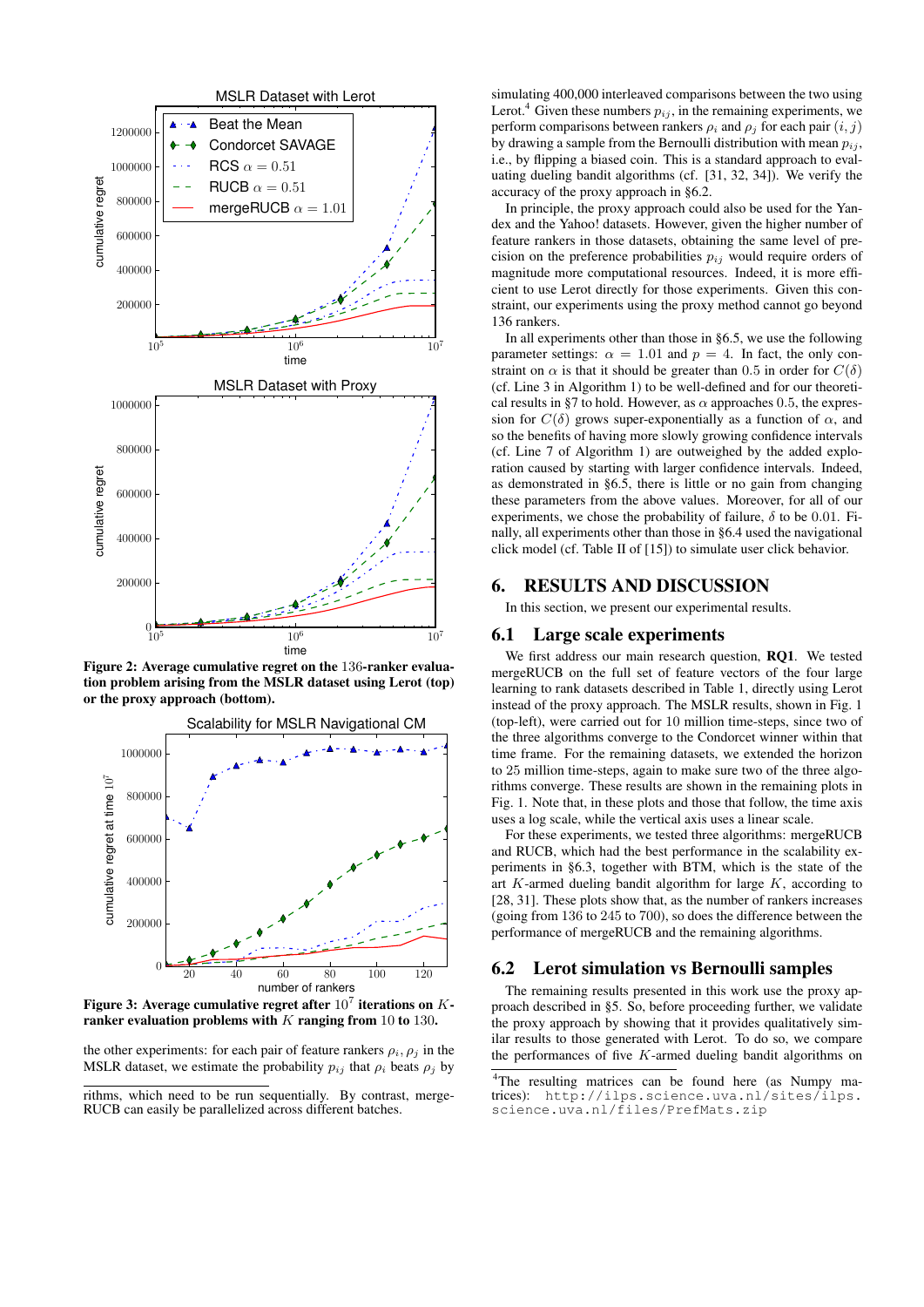

Figure 5: Average cumulative regret after  $10^7$  iterations on K-ranker evaluation problems with K ranging from 10 to 130 for the perfect (left), navigational (middle), and informational (right) click models.

the MSLR dataset using both approaches. The results for Lerot are shown in Fig. 2 (top), while those of the proxy approach are shown in Fig. 2 (bottom). Comparing the two plots shows that there is no qualitative difference in the relative performance of the various dueling bandit algorithms under consideration here. Consequently, we use the proxy method to conduct the experiments described in the rest of this section.

## **6.3** Dependence on  $K$

To address RQ2, we compare 5 dueling-bandit algorithms on  $K$ -ranker evaluation experiments with  $K$  ranging from 10 to 130 in increments of 10 with the  $K$  rankers chosen randomly from the 136 feature rankers in the MSLR dataset.

Fig. 3 shows the results: the horizontal axis measures  $K$ , the number of rankers, while the vertical axis shows the regret accumulated after 10<sup>7</sup> iterations. As this plot demonstrates, for  $K \geq 70$ , mergeRUCB outperforms all other dueling bandit algorithms.

Of course, while Fig. 3 shows performance across different values of  $K$ , it does so for only one moment in time: after  $10^7$  iterations. However, comparing Fig. 3 to Fig. 2 confirms that, for  $K = 136$ , the regret accumulated by the algorithm after  $10<sup>7</sup>$  timesteps is a good indication of the overall performance of the algorithm over time. Fig. 4 confirms that the same is true when  $K = 70$ .

#### 6.4 Effect of click models

To address RQ3, we conducted the same scalability test as in §6.3, using three different click models proposed in [15], namely the *perfect*, *navigational* and *informational* click models. The perfect click model represents the behavior of a persistent user, who inspects every single document in the retrieved list and clicks on each document with a probability proportional to the document's



Figure 4: Average cumulative regret on the 70-ranker evaluation problem arising from MSLR.

relevance to the given query. The navigational click model simulates the behavior of a user who is trying to satisfy a specific information need and is likely to stop inspecting the items in the list upon viewing a relevant document. Finally, the informational click model mimics the behavior of a user whose information need is not satisfied by a single document and is trying to gather information about a general topic. Accordingly, the informational click model is more likely to continue inspecting the items retrieved by the ranker even after encountering a relevant document.

The results, shown in Fig. 5, demonstrate that RCS is affected more severely by the click model than either mergeRUCB or RUCB. This is because, in our experience, RCS tends to be sensitive to the margins by which the Condorcet winner beats the remaining rankers: as these gaps shrink, the performance of RCS degrades dramatically. This is precisely what takes place when one replaces the perfect click model with the navigational one and the latter with the informational click model, since doing so increases the number of clicks in interleaved comparisons, making them noisier.

#### 6.5 Parameter dependence

To address RQ4, we repeated the experiments in §6.3, using the following grid of parameters:

$$
(p, \alpha) \in \{4, 6, 8, 10\} \times \{0.71, 0.81, 0.91, 1.01, 1.11, 1.21\}.
$$

Fig. 6 shows, for each number of rankers, the minimum and maximum cumulative regrets accumulated by mergeRUCB across the above set of parameters, as well as the regret for the default parameters used in the other experiments. Note that the vertical axis uses a log scale, which is chosen to facilitate comparing the three curves for small values of  $K$ , since in a linear plot they would be too close to distinguish from each other. As can be seen from the plots, the



Figure 6: Effect of parameters on mergeRUCB's with MSLR dataset and navigational click model.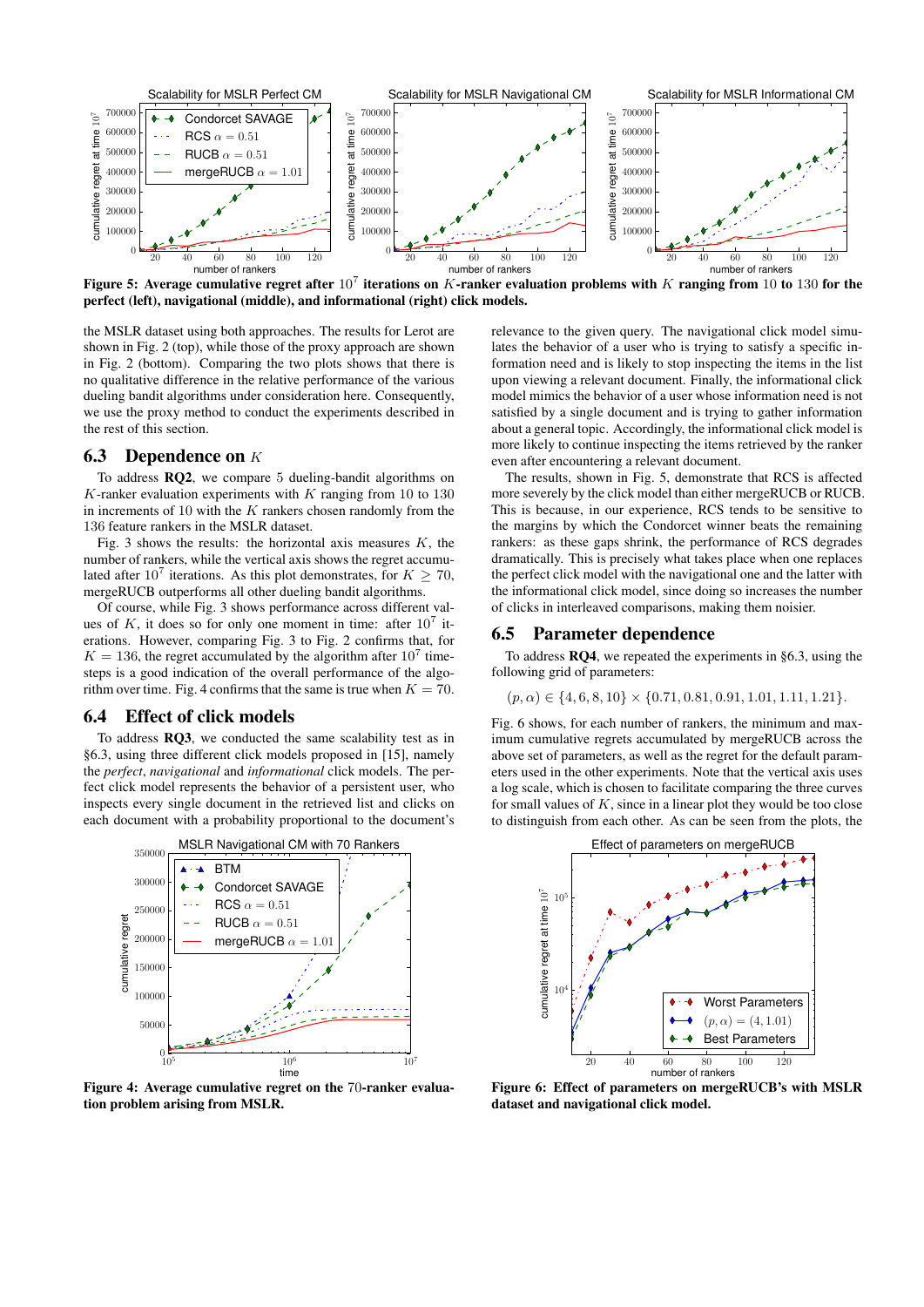regret accumulated by mergeRUCB, using the default parameters  $(p, \alpha) = (4, 1.01)$ , is consistently close, if not equal, to the regret accumulated by the best choice of parameters, which validates our intuition that the default parameters are sensible.

## 7. PERFORMANCE GUARANTEES

In this section, we provide theoretical guarantees for the proper functioning and scalability of mergeRUCB. We begin by listing a number of reasonable assumptions that we impose upon the problem in order to guarantee the proper functioning of the algorithm:

- A1. We assume that there is no repetition of rankers, i.e., any pair of rankers  $\rho_i$  and  $\rho_j$  are different and thus  $p_{ij} \neq 0.5$ , unless both rankers are *uninformative*: they provide no useful information and so lose to all other rankers, i.e.,  $p_{ki} \geq 0.5$  and  $p_{ki} \geq 0.5$  for all k.
- A2. We assume that at most a third of the rankers are uninformative.

In online ranker evaluation in web search settings, assumption A1 is reasonable because the rankers  $\rho_i$  under evaluation are typically the result of substantial deliberation and research and so the chances of the same informative ranker appearing twice are slim. The second assumption is motivated by the Yahoo! Learning to Rank challenge dataset, in which either 104 or 181 (depending on the dataset) out of 700 feature rankers always return zero. More generally, it is plausible that some uninformative rankers are inadvertently included in the evaluation process. However, if there are too many of them, the evaluation task will be lengthened.

Here, we provide a high probability bound on the regret accumulated by mergeRUCB; Table 2 lists our notation.

THEOREM 1. *Given a* K*-armed dueling bandit problem with rankers*  $\rho_1, \ldots, \rho_K$  *with*  $\rho_1$  *the Condorcet winner, then if we apply mergeRUCB(*δ*), with probability* 1−δ *we have the following bound on cumulative regret at time* T*:*

$$
R_T \le \frac{16\alpha pK\ln(T + C(\delta))\max_j \Delta_{1j}}{\min_{S=1,\dots,\lceil \log_2 K \rceil} \hat{\Delta}_S^2} \le \frac{8\alpha pK\ln(T + C(\delta))}{\min_{\{(i,j)\mid p_{ij}\neq 0.5\}} \Delta_{ij}^2}.
$$

This theorem says that if mergeRUCB is run for  $T$  time-steps with probability of failure set to  $\delta$ , then with probability  $1 - \delta$ , the total regret accumulated by the algorithm is bounded by an expression that is logarithmic in  $T$  and linear in  $K$ . This in turn tells us that the number of suboptimal interleaved comparisons grows linearly in  $K$ , since accumulating non-zero regret corresponds to suboptimal comparisons. Unlike existing results in the literature, the strongest of which take the form  $\mathcal{O}(K^2) + \mathcal{O}(K \log T)$ , Theorem 1 is the first regret bound that is completely linear in  $K$ .

Furthermore, even though as stated the above theorem is a high probability bound, by setting  $\delta = 1/T$ , we obtain a bound on the expected regret of mergeRUCB at time  $T$  as follows: since the maximum amount of regret that the algorithm can accumulate in the first  $T$  time-steps is bounded by  $T$ , we have

$$
\mathbf{E}R_T \leq \delta T + (1 - \delta) \frac{8\alpha pK \ln(T + C(\delta))}{\Delta_{\min}^2}
$$
  
\n
$$
\leq 1 + \frac{8\alpha pK \ln T}{\Delta_{\min}^2} + \frac{8\alpha pKC(1/T)}{T\Delta_{\min}^2},
$$
  
\n
$$
\leq 1 + \frac{8\alpha pK \ln T}{\Delta_{\min}^2} + \frac{8\alpha pK \left(\frac{T(4\alpha - 1)K^2}{(2\alpha - 1)}\right)^{\frac{1}{2\alpha - 1}}}{T\Delta_{\min}^2},
$$

Table 2: List of notation used in Section 7.

| Symbol                  | Definition                                                                                           |
|-------------------------|------------------------------------------------------------------------------------------------------|
| К                       | Number of rankers                                                                                    |
| $\alpha$                | Exploration parameter in Algorithm 1                                                                 |
| δ                       | Probability of failure                                                                               |
| $\boldsymbol{p}$        | Initial size of the batches                                                                          |
| $\cal S$                | Stage of the algorithm                                                                               |
| $B_S$                   | Set of batches in stage S                                                                            |
| $b_S\,$                 | Number of batches in stage $S$                                                                       |
| $R_T$                   | Cumulative regret at time $T$                                                                        |
|                         | $w_{ij}(t)$ Number of times $\rho_i$ beat $\rho_j$ in the first t time-steps                         |
|                         | $N_{ij}(t)$ $w_{ij}(t) + w_{ji}(t)$                                                                  |
|                         | $u_{ij}(t)$ $\mathbf{U}_{ij} := \frac{w_{ij}(t)}{N_{ij}(t)} + \sqrt{\frac{\alpha \ln t}{N_{ij}(t)}}$ |
| $l_{ij}(t)$             | $1-u_{ii}(t)$                                                                                        |
| $C(\delta)$             | $\left( \frac{(4\alpha-1)K^2}{(2\alpha-1)\delta} \right)^{\frac{1}{2\alpha-1}}$                      |
| $\Delta_{i,i}$          | $p_{ij} - 0.5$                                                                                       |
| $\Delta_{B,\text{min}}$ |                                                                                                      |
| $T_R$                   | $\frac{\min_{i,j \in B} \Delta_{ij}}{\Delta \alpha \binom{q-1}{2} \log(T + C(\delta))}$              |
| $T_i$                   | $T_{B_i}$                                                                                            |
| $\widehat{\Delta}_S$    | $\left(\frac{2b_S}{3}+1\right)^{th}$ largest element of $\{\Delta_{B,\min} B \in \mathcal{B}_S\}$    |
| $\widehat{T}_{S}$       | $\frac{8\alpha pK\ln(T+C(\delta))}{\widehat{\Delta}_C^2}$                                            |
| $\ln t$                 | Natural logarithm of $t$                                                                             |

where  $\Delta_{\min} = \min_{\{(i,j) \mid p_{ij} \neq 0.5\}} \Delta_{ij}^2$  and the second inequality is obtained by using a Taylor expansion of ln t at  $t = T$ . Now, if  $\alpha \geq$ 1, the last summand in the right-hand side of the above inequality is in  $\mathcal{O}(1)$ , and so we have a finite-horizon expected regret bound of the form  $\mathcal{O}(K \ln T)$ . Moreover, this finite horizon bound can be turned into an infinite horizon one (up to  $\ln \ln T$  factors) using the 'squaring trick' [2]. We would like to emphasize that these results hold under very general assumptions that do not preclude the existence of cyclical relationships among the rankers.

The proof of Theorem 1 relies on the following lemma.

LEMMA 2. *In mergeRUCB(*δ*), consider a batch* B *of size* q*, at least one of whose rankers is informative. Let*  $\Delta_{B,\text{min}}$  *denote the smallest nonzero gap*  $\Delta_{kl} := |p_{kl} - \frac{1}{2}| \neq 0$ *, with*  $\rho_k, \rho_l \in B$ *. Then, the number of comparisons*  $N_B$  *that could have happened between pairs of rankers in* B *before it is merged with another batch is bounded with probability*  $1 - \delta$  *as follows:* 

$$
N_B < T_B := \frac{4\alpha \binom{q-1}{2} \ln(T + C(\delta))}{\Delta_{B,\min}^2}
$$

.

The proof of this lemma follows directly from the fact that the number of comparisons between any pair of rankers in the batch is at most  $\frac{4\alpha \ln(T + C(\delta))}{\Delta^2}$ , as proven in Lemma 3 below, since there are  $\Delta_{B,\text{min}}^2$  $\binom{q-1}{2}$  distinct pairs of rankers in B.

LEMMA 3. *Given any pair of distinct rankers*  $\rho_i$ ,  $\rho_j \in B$ , the *maximum number of comparisons that could have been carried out between these two rankers in the first* T *time-steps of Algorithm 1 before a merger between* B *and another batch occurs, is bounded*

by  $\frac{4\alpha \ln(T+C(\delta))}{\Delta_{B,\min}^2}$ .

The proof of Lemma 3 considers the two possible cases: either at least one of the rankers under consideration is informative or both are uninformative. In the first case, if the two rankers have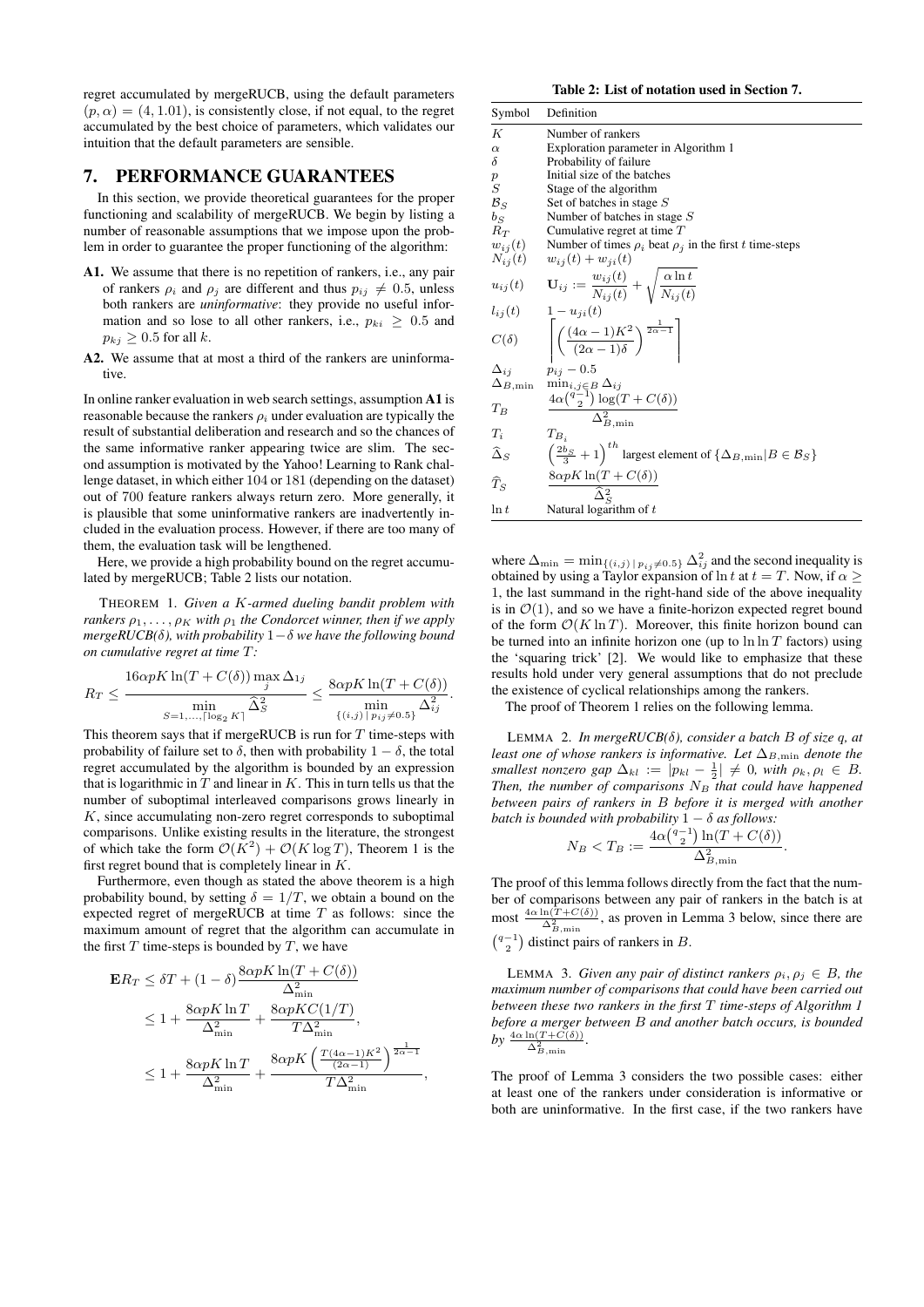been compared more times than the above number, we show that one of the two must have eliminated the other, while in the second case, if the two rankers have been compared too many times, then a third, informative ranker (whose existence is guaranteed by the assumption of the lemma) must have eliminated one of them.

The proof of the above lemma relies on the following result, which we repeat here for the reader's convenience:

LEMMA 4 (LEMMA 1 IN [34]). Let  $P := [p_{ij}]$  be the pref*erence matrix of a* K*-armed dueling bandit problem with arms*  ${a_1, \ldots, a_K}$ *. Then, for any dueling bandit algorithm and any*  $\alpha > \frac{1}{2}$  and  $\delta > 0$ , we have

$$
P(\forall t > C(\delta), i, j, p_{ij} \in [l_{ij}(t), u_{ij}(t)] > 1 - \delta.
$$

PROOF OF LEMMA 3. Let us begin by assuming that the number of comparisons between  $\rho_i$  and  $\rho_j$  is greater than  $\frac{4\alpha \ln(T + C(\delta))}{\Delta_{B,\min}^2}$ , and let us distinguish between two cases:

1. *At least one of*  $\rho_i$  *and*  $\rho_j$  *is informative*: in this case, by assumption A1, we know that  $p_{ij} \neq 0.5$ , and moreover by Lemma 4, we know that with probability 1– $\delta$  we have  $p_{ij} \in [l_{ij}(t), u_{ij}(t)],$ with t being the last time that  $\rho_i$  was compared against  $\rho_i$  and  $l_{ij} := 1 - u_{ji}$ . However, this tells us that one of the two rankers should have been eliminated already, since we have

$$
u_{ij}(t) - l_{ij}(t) = 2\sqrt{\frac{\alpha \ln(t + C(\delta))}{N_{ij}(t)}} \le 2\sqrt{\frac{\alpha \ln(T + C(\delta))}{N_{ij}(t)}}
$$
  
< 
$$
< 2\sqrt{\frac{\alpha \ln(t + C(\delta))}{\frac{4\alpha \ln(T + C(\delta))}{\Delta_{B,\min}^2}}} = \Delta_{B,\min} \le \Delta_{ij}, \quad (1)
$$

where the last inequality is due to our assumption that  $N_{ij}(t)$  $\frac{4\alpha \ln(T+C(\delta))}{\Delta^2}$ . Therefore, the confidence interval  $[l_{ij}(t), u_{ij}(t)]$  $\Delta_{B,\text{min}}^2$ does not contain 0.5, which is the criterion used by Algorithm 1 to eliminate rankers.

2. *Rankers*  $\rho_i$  *and*  $\rho_j$  *are both uninformative*: by assumption **A1** and Lemma 4, uninformative rankers cannot eliminate informative rankers, so no matter how many rankers have been eliminated from B, there must be an uneliminated third ranker  $\rho_k$ that is informative in the batch together with  $\rho_i$  and  $\rho_j$ , and by assumption A1, we have  $p_{ki} > 0.5$  and  $p_{ki} > 0.5$ . Again, applying Lemma 4 as in the previous case, we know that with probability 1 –  $\delta$  we have  $0.5 = p_{ij} \in [l_{ij}(t), u_{ij}(t)]$ ; on the other hand, using the same chain of inequalities as in (1), we can deduce that

$$
u_{ij}(t) - l_{ij}(t) < \Delta_{B,\min} \le \min\{\Delta_{ki}, \Delta_{kj}\}.\tag{2}
$$

Now, in order for  $\rho_i$  to have been compared to  $\rho_i$  at time t, we must have had one of the following two scenarios:

- (a) mergeRUCB chose  $c = i$  and  $d = j$  at time t: this requires the satisfaction of the following two conditions:
	- $u_{ij}(t) \ge 0.5$ , by Line 8 of Algorithm 1.
	- $l_{ij}(t) \leq p_{ik}$ : this is because in order to have  $d = j$ , we must have  $u_{ji}(t) \geq u_{ki}(t)$  and by Lemma 4, we have  $u_{ki}(t) \geq p_{ki}$ , and so  $l_{ij}(t) := 1 - u_{ji}(t) \leq$  $1 - p_{ki} = p_{ik}.$

This means that we have  $u_{ij}(t) - l_{ij}(t) \geq \Delta_{ki}$ . However, this contradicts inequality (2), so we could not have had  $(c, d) = (i, j).$ 

(b) mergeRUCB chose  $c = j$  and  $d = i$  at time t: repeating the same argument as in the previous case with  $i$  and  $j$ swapped, we get  $u_{ji}(t) - l_{ji}(t) \geq \Delta_{kj}$ , which also contradicts inequality (2).

Therefore, our assumption that the number of comparisons between  $\rho_i$  and  $\rho_j$  is greater than  $\frac{4\alpha \ln(T + C(\delta))}{\Delta_{B,\min}^2}$  cannot hold in either scenario. □

Next, we prove Theorem 1, the main idea of which is as follows. The central difficulty in the proof is that there may exist batches that consist entirely of uninformative rankers. This is problematic because in these batches no rankers are eliminated, since for each pair of rankers  $\rho_i$ ,  $\rho_j$  in such a batch, we have  $p_{ij} = 0.5$  and so with high probability we have neither  $u_{ij} < 0.5$  nor  $u_{ji} < 0.5$ . The proof overcomes this difficulty by showing that such fully uninformative batches all disappear at the end of the first stage of the algorithm. This occurs because of how the batches are merged at the end of each stage (cf. Line 13 of Algorithm 1): the largest batches are combined with the smallest ones. Since uninformative batches inevitably fail to eliminate any rankers, they have the largest number of rankers, while the smallest batches are guaranteed to contain informative rankers. Therefore, from the second stage onwards, mergeRUCB is guaranteed not to compare rankers in a batch, none of whose elements will be eliminated.

PROOF OF THEOREM 1. We begin by considering the first stage of the algorithm:

 $S = 1$  During the first stage, we have two types of batches: those that consist solely of uninformative rankers and those that contain at least one informative ranker. Assumption A2 implies that at least two thirds of the batches have at least one informative ranker, so we can apply Lemma 2 to them.

To estimate number of time-steps mergeRUCB spends in its first stage, we introduce the following notation: recall from Algorithm 1 that  $b_1$  is the number of partitions in the first stage of the algorithm and let  $\widehat{\Delta}_1$  denote the  $\left(\frac{2b_1}{3} + 1\right)^{th}$  largest number in the set  $\{\Delta_{B,\text{min}}|B \in \mathcal{B}_1\}$ . Now, once all but one of the rankers in every batch  $B$  with  $\Delta_{B,\text{min}} \geq \widehat{\Delta}_1$  have been eliminated, the algorithm moves to the next stage. This occurs because at least half of the rankers have been eliminated, since there are  $\frac{2b_1}{3} + 1$ batches, inside which  $p - 1$  rankers are eliminated, and so the total number of eliminated rankers is at least

$$
\left(\frac{2b_1}{3} + 1\right)(p - 1) \ge \frac{2(b_1 + 1)}{3}(p - 1) \ge \frac{2K}{3p}(p - 1)
$$

$$
\ge \frac{2K}{3} \cdot \frac{3}{4} \ge \frac{K}{2}.
$$
 (since  $p \ge 4$ )

Therefore, Line 12 of Algorithm 1 forces the next stage to begin. Now, applying Lemma 2 to the  $\frac{2b_1}{3}$  batches B with  $\Delta_{B,\text{min}} \geq$  $\widehat{\Delta}_1$ , and using the fact that the size of the batches is at most 2p (cf. Line 2 of Algorithm 1), we can conclude that with probability  $1 - \delta$  the number of time-steps in the first stage of merge-RUCB could not have been more than

$$
\frac{K}{p} \times \frac{4\alpha \binom{2p}{2} \ln(T + C(\delta))}{\widehat{\Delta}_1^2} \le \frac{8\alpha p K \ln(T + C(\delta))}{\widehat{\Delta}_1^2} =: \widehat{T}_1.
$$

 $S \geq 2$  At the end of the first stage of the algorithm, we combine the largest remaining batches with the smallest ones. The fact that exactly half of the rankers were eliminated in the first stage implies that this policy for combining batches forces every fully uninformative batch to acquire an informative ranker, since by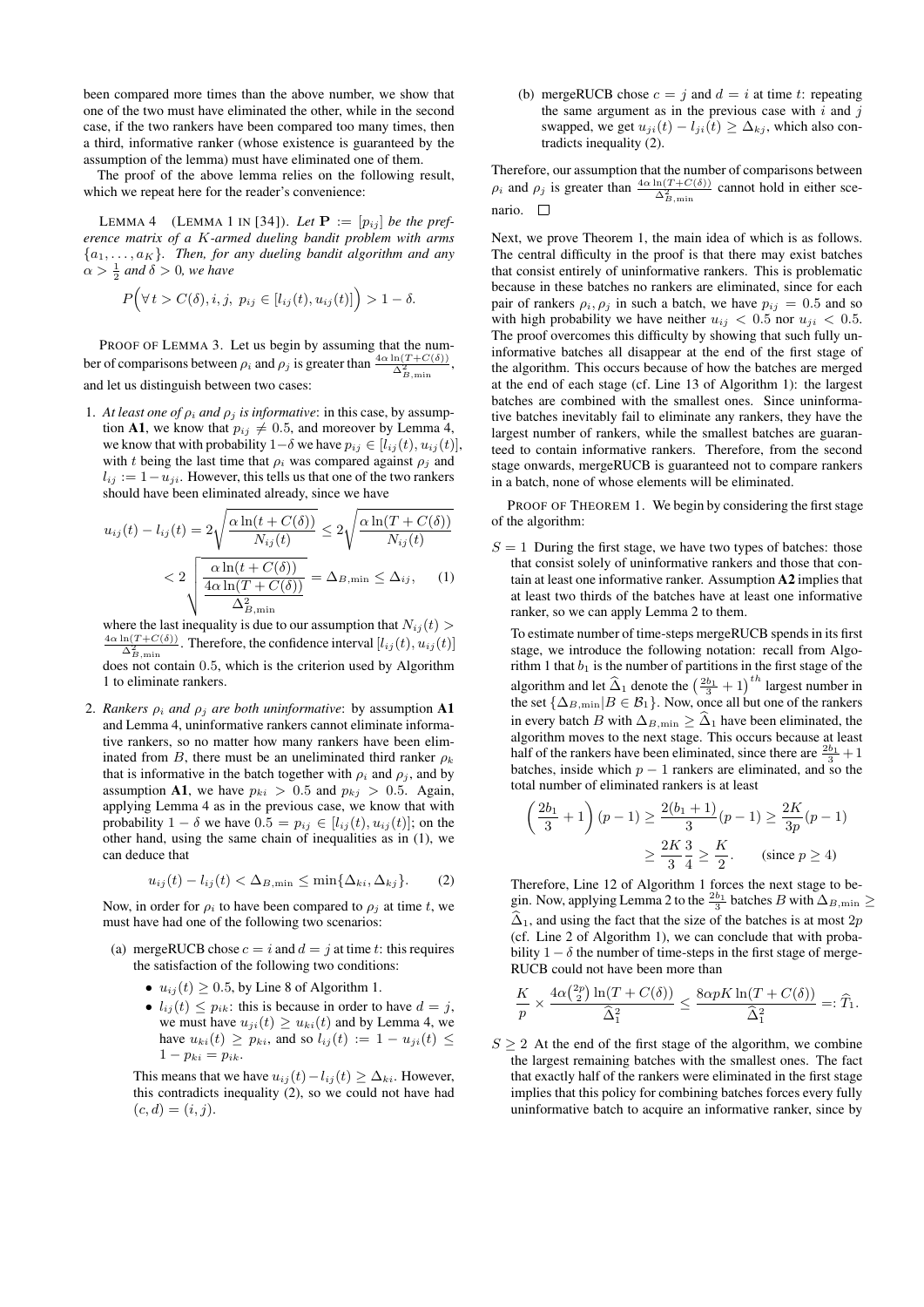Assumption A1 and Lemma 4, the probability of an uninformative ranker eliminating an informative ranker is less than  $\delta$ . Hence, from this point on, we can apply Lemma 2 to every batch.

We can use a similar argument as with the first stage of the algorithm to bound the number of time-steps that mergeRUCB would spend in the  $S^{th}$  stage. To that end, let  $\widehat{\Delta}_S$  denote the  $\left(\frac{2b_S}{3} + 1\right)^{th}$  largest number in the set  $\{\Delta_{B,\min}|B \in \mathcal{B}_S\}.$ Now, applying the same argument as above and using the fact that in stage S we have  $K/2^{S-1}$  rankers, we get that the number of comparisons in stage S of mergeRUCB is bounded by  $\frac{8\alpha pK\ln(T+C(\delta))}{2^{S-1}\widehat{\Delta}_{S}^{2}} =: \widehat{T}_{S}.$ 

After  $\lceil \log_2 K \rceil$  stages, only a single ranker remains, beyond which point mergeRUCB goes on interleaving that ranker with itself. This ranker is the Condorcet winner with probability  $1-\delta$ because the probability of the Condorcet winner being eliminated by another ranker is at most  $\delta$ . Therefore, in order to estimate the total regret accumulated by mergeRUCB we can sum the  $\widehat{T}_S$  for  $S = 1, \ldots, \lceil \log_2 K \rceil$  and multiply the result by the maximum regret any comparison can result in, which is  $\max_j \Delta_{1j}$ . This gives the bound in the statement of Theorem 1 once we notice that

$$
\sum_{S=1}^{\lceil \log_2 K \rceil} \frac{1}{2^{S-1} \widehat{\Delta}_S} \le \frac{2}{\min_{S=1,\dots,\lceil \log_2 K \rceil} \widehat{\Delta}_S^2}
$$

This concludes the proof of Theorem 1.  $\Box$ 

A tighter result could be obtained by bounding the regret for comparisons inside batch  $B$  during the  $S<sup>th</sup>$  stage of mergeRUCB with  $\max_{i,j\in B} \Delta_{ij}$  rather than  $\max_j \Delta_{1j}$ . This would make the statement of the theorem more difficult to understand and the proof longer, so we opted for this simpler, slightly weaker bound for the sake of readability and brevity.

## 8. RECENT DEVELOPMENTS

Recently, three new dueling bandit algorithms were proposed: Doubler, MultiSBM and Sparring [1]. While Doubler and MultiSBM have performance guarantees, these hold only under the stringent assumption that each ranker has an underlying absolute utility, from which the preference matrix  $P$  is generated. This precludes the presence of cyclical preference relationships among the rankers and, as demonstrated in [33, 34], such a total ordering assumption is often violated in practice. Sparring has no performance guarantees but outperforms Doubler and MultiSBM in the experiments presented in [1].

Because of the recency of their publication, a comprehensive experimental comparison involving these new methods was not feasible, since large-scale experiments with Lerot would require months to complete and the proxy method cannot go beyond 136 rankers, as discussed in §5. However, we do offer some preliminary smallscale results here. We excluded Doubler from these results since in the experiments performed in [1], it was outperformed by all other algorithms in every single experiment. Our results, shown in Fig. 7, suggest that MultiSBM is consistently outperformed by most existing state-of-the-art algorithms, while the situation is more complicated for Sparring.

Sparring performs well in some cases, as shown in Fig. 7 (top). The fact that Sparring outperforms mergeRUCB in this setting with few rankers is not surprising, since mergeRUCB is designed to excel given many rankers and is already outperformed by both RUCB

and RCS when there are only few rankers. However, even given only few rankers, there are settings in which Sparring does poorly, as shown in Fig. 7 (bottom). In our preliminary experiments, Sparring's performance degrades dramatically as the top *Borda scores* become closer to each other, where the Borda score for ranker  $\rho_i$ is defined to be  $\sum_j p_{ij}$  [28]. This phenomenon occurs because Sparring chooses rankers to interleave based on its estimate of their Borda scores. Given the potential of Sparring to fail in this way, its practical utility in online ranker evaluation may be limited. More extensive empirical comparisons, especially in settings with many rankers, as well as a theoretical analysis of Sparring, are needed.



## 9. CONCLUSION

In this paper, we proposed a new algorithm, called mergeRUCB, for the online ranker evaluation problem in situations that are of particular interest for web search, i.e., with large numbers of rankers. We conducted extensive experimentation to understand the behavior of this algorithm in comparison to other online evaluations algorithms. The results of these experiments demonstrate that merge-RUCB can significantly outperform existing state of the art algorithms on large-scale evaluation problems. Moreover, we provided theoretical guarantees proving the proper functioning of merge-RUCB.

The algorithm presented in this paper makes it feasible for search engines to perform large-scale online ranker evaluation experiments that might be too costly if other  $K$ -armed dueling bandit algorithms were used. Furthermore, our theoretical results provide the necessary assurance for undertaking such large-scale evaluation tasks.